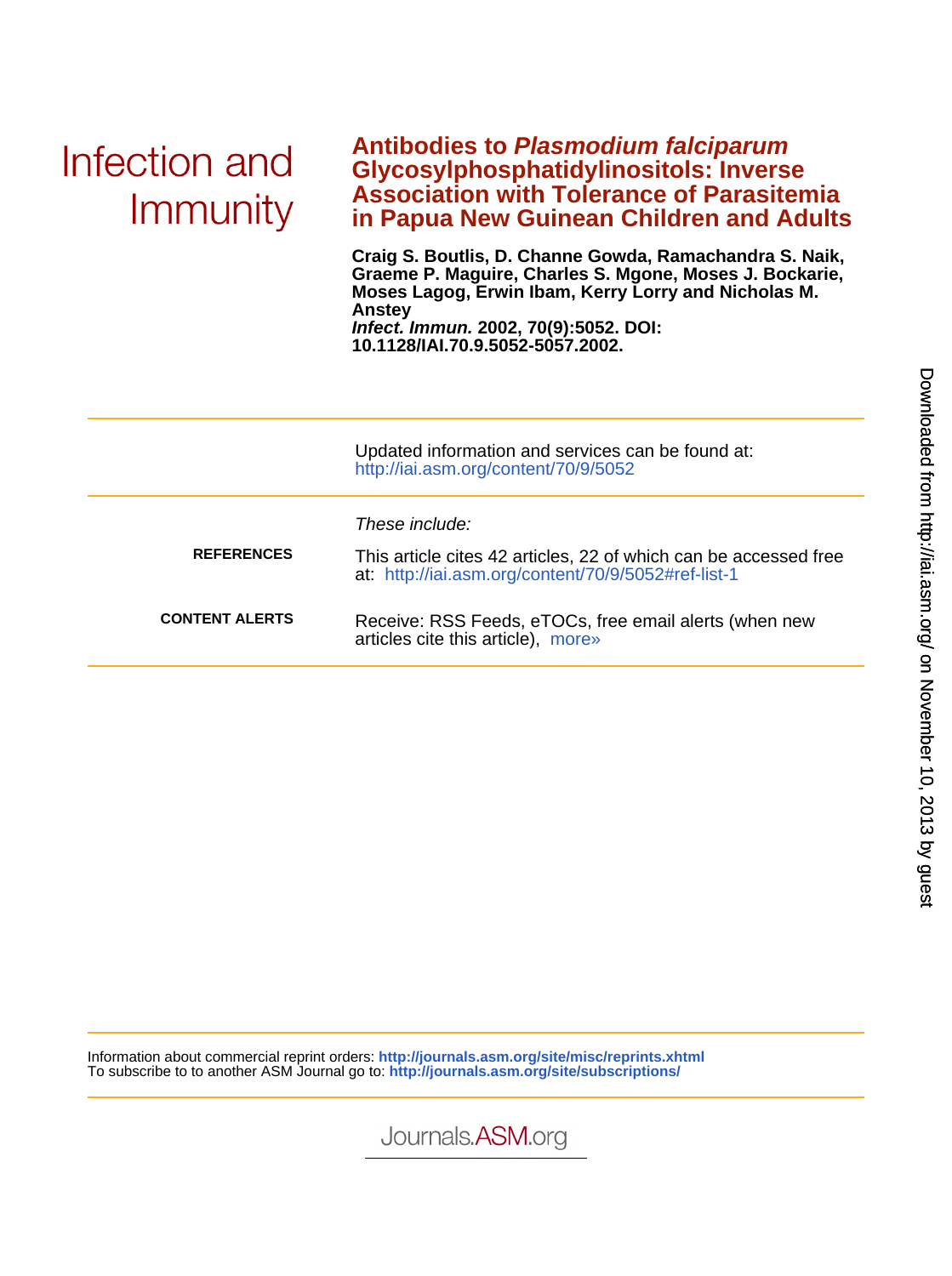## Antibodies to *Plasmodium falciparum* Glycosylphosphatidylinositols: Inverse Association with Tolerance of Parasitemia in Papua New Guinean Children and Adults

Craig S. Boutlis,<sup>1,2</sup> D. Channe Gowda,<sup>3</sup>† Ramachandra S. Naik,<sup>3</sup>‡ Graeme P. Maguire,<sup>1</sup> Charles S. Mgone,<sup>4</sup> Moses J. Bockarie,<sup>5</sup> Moses Lagog,<sup>5</sup> Erwin Ibam,<sup>5</sup> Kerry Lorry,<sup>5</sup> and Nicholas M. Anstey<sup>1\*</sup>

*Department of Tropical Medicine and International Health, Menzies School of Health Research, Casuarina,*<sup>1</sup> *and Northern Territory*

*University, Darwin,*<sup>2</sup> *Australia; Department of Biochemistry and Molecular Biology, Georgetown University*

*Medical Center, Washington, D.C.*<sup>3</sup> *; and Papua New Guinea Institute of Medical Research,*

*Goroka,*<sup>4</sup> *and Madang,*<sup>5</sup> *Papua New Guinea*

Received 18 April 2002/Returned for modification 25 May 2002/Accepted 11 June 2002

**Individuals living in regions of intense malaria transmission exhibit natural immunity that facilitates persistence of parasitemia at controlled densities for much of the time without symptoms. This aspect of immunity has been referred to as malarial "tolerance" and is thought to partly involve inhibition of the chain of events initiated by a parasite toxin(s) that may otherwise result in cytokine release and symptoms such as fever. Antibodies to the candidate** *Plasmodium falciparum* **glycosylphosphatidylinositol (GPI) toxin have been viewed as likely mediators of such tolerance. In this study, the relationship between antibodies to** *P. falciparum* **GPIs, age, and parasitemia was determined in asymptomatic children and adults living in Madang, Papua New Guinea. The prevalence and intensity of antibody responses increased with age and were lowest in children 1 to 4 years old with the highest-density parasitemias. In children of this age group who were tolerant of parasitemia during the study, only 8.3% had detectable immunoglobulin G (IgG) and none had IgM antibodies to GPI. This suggests that anti-GPI antibodies are unlikely to be the sole mediator of malarial tolerance, especially in children younger than 5 years. Following antimalarial treatment, clearance of parasitemia led to a fall in anti-GPI IgG response in children and adolescents within 6 weeks. As anti-GPI antibodies potentially play a role in protecting against disease progression, our results caution against the treatment of asymptomatic parasitemia and suggest that generation of a sustained antibody response in children poses a challenge to novel antitoxic vaccination strategies.**

The natural history of malaria in regions of endemicity is characterized by long periods of asymptomatic parasitemia punctuated by episodic clinical attacks that decrease in frequency with age (24, 33). This pattern has been explained by the acquisition of exposure-related natural (or "clinical") immunity that has been viewed for over 60 years as comprising two major components: "antiparasitic" (i.e., the ability to control parasite densities) and "antitoxic" immunity (i.e., suppression of disease symptoms despite infection) (39). The ability of individuals from regions of high endemicity to tolerate persistent parasitemia without fever is considered to be a manifestation of antitoxic immunity (17, 32). As the threshold of parasitemia associated with fever has been shown to be age dependent and higher in children than in adults from geographically diverse locations (26, 32, 40, 45), it has been proposed that this aspect of antitoxic immunity is most efficient in childhood and declines with age (17).

Accumulating evidence has identified *Plasmodium falciparum* glycosylphosphatidylinositols (GPIs) as putative toxins that initiate a number of cellular events that contribute to malaria pathogenesis. Induction of the fever-producing cytokines tumor necrosis factor alpha (TNF- $\alpha$ ) and interleukin-1 by mononuclear cells has been demonstrated in vitro (29, 34), and transient pyrexia has been induced in vivo through administration of *P. falciparum* GPIs to mice (34). *P. falciparum* GPIs have also been demonstrated to up-regulate expression of endothelial cell surface receptors implicated in cytoadherence to parasitized red cells (36) and to induce hypoglycemia (34) events implicated in the pathogenesis of severe malaria (15). GPIs therefore represent an attractive immunological target for strategies aimed at ameliorating disease due to *P. falciparum* (43).

Monoclonal antibodies to *P. falciparum*-derived GPIs have been demonstrated to neutralize the  $TNF$ - $\alpha$ -inducing activity of whole-parasite extracts in vitro (37), and a monoclonal antibody recognizing phosphatidylinositol has been shown to inhibit TNF- $\alpha$  induction by geographically diverse strains (3). Polyclonal antibody raised in T-cell-deficient mice (5) and sera from infected human patients with both *P. falciparum* and *Plasmodium vivax* infection (4) have been reported to have similar activity. On the basis of these studies, it has been hypothesized that antibodies to GPIs play a role in mediating tolerance of parasitemia and that their production would par-

<sup>\*</sup> Corresponding author. Mailing address: Menzies School of Health Research, P.O. Box 41096, Casuarina, NT 0810, Australia. Phone: 61 8 8922 8196. Fax: 61 8 8927 5187. E-mail: anstey@menzies.edu.au.

<sup>†</sup> Present address: Department of Biochemistry and Molecular Biology H171, Milton S. Hershey Medical Center, Pennsylvania State University, Hershey, PA 17033.

<sup>‡</sup> Present address: Department of Molecular Pharmacology, Division of Biochemistry, Walter Reed Army Institute of Research, Silver Spring, MD 20910.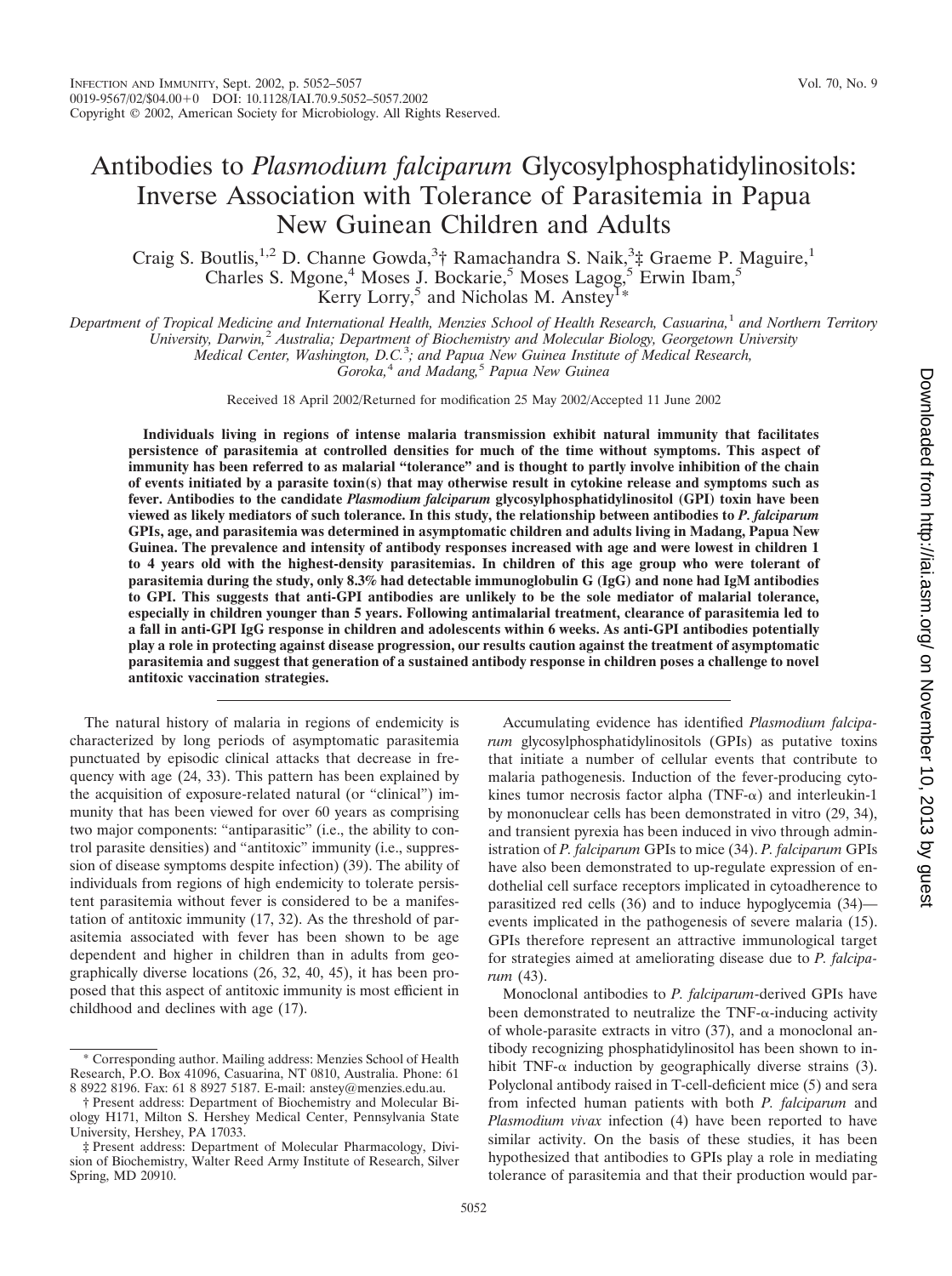allel the densities of parasitemia observed in tolerant individuals (32).

We hypothesized that individuals living in a region of intense malaria transmission produce anti-GPI antibodies that are induced by infection with *P. falciparum*. As threshold levels of asymptomatic parasitemia are reported to decline with age (32, 40), we reasoned that the prevalence and level of *P. falciparum* anti-GPI antibodies would be higher in children than in adults. We tested these hypotheses by measuring immunoglobulin G (IgG) and IgM responses against GPIs in different age groups and investigated the association between antibody production and parasitemia both cross-sectionally and longitudinally.

#### **MATERIALS AND METHODS**

**Study site.** Subjects were residents of two neighboring coastal villages (Haven and Midiba) located approximately 20 km north of Madang township, Papua New Guinea (PNG). The region is characterized by infection with all four human malaria species, and there is little seasonal variation in parasitemia rates (12). Residents are estimated to receive on average close to one infective bite per day (10), with transmission highest during the wet season from October to May (11).

**Study population.** The study was conducted between February and May 2000 with ethical approval from the PNG Medical Research Advisory Committee and the Ethics Committee of the Menzies School of Health Research, Darwin, Australia. Following informed consent, nonpregnant adults and children who were  $\geq 1$  year of age were screened using a clinical questionnaire administered in the local language (Tok Pisin); measurement of axillary temperature; and examination of a finger prick blood smear for malaria parasites. Enrollment was confined to strictly defined asymptomatic subjects, with the selective aim of including microscopically parasitemic and aparasitemic subjects and representation across different age groups. Participants were excluded from enrollment if they were febrile (axillary temperature  $\geq 37.5^{\circ}$ C) at screening or on two subsequent occasions over the next 24 h; had taken antimalarials within 1 week; or had a clinical history (fever, chills, sweats, headache, or myalgia) of recent  $(\leq 1$  week) malaria infection.

Peripheral blood smears were repeated at the time of venous blood collection 24 h after initial screening to account for periodic fluctuation of *P. falciparum* density in particular (8, 18), and the combined readings were used to categorize the parasite species present. Subjects with *P. falciparum* infection alone or in combination with other species received a single dose of 25 mg of sulfadoxine per kg of body weight and 1.25 mg of pyrimethamine (Fansidar; Roche, Dee Why, Australia)/kg, and subjects with *P. vivax*, *Plasmodium malariae*, and/or *Plasmodium ovale* were given three daily doses of chloroquine phosphate (Pharmamed, Malta)/10 mg of kg. Subjects were followed up 6 weeks after enrollment using the same procedures outlined above.

**Specimen collection and processing.** Thick and thin blood smears from all screened and enrolled subjects were treated with a 4% Giemsa stain and were examined by a field microscopist with over 15 years of experience (M. Lagog). Smears were defined as negative if no parasites were seen in 100 high-power (magnification,  $\times$ 1,000) oil immersion fields. Positive slides with scanty parasitemias ( $\leq$ 5 parasites/200 leukocytes) and a random 10% of all slides from enrolled subjects were cross checked by a second microscopist (K. Lorry; 12 years of experience), and discrepant slides were reviewed by both microscopists to arrive at a final result. Venous blood was collected into sterile heparinized tubes from which a manual leukocyte count was performed for calculation of parasite densities (22). When a manual leukocyte count on the same day was unavailable  $(<25\%$  of subjects), a subsequent manual count from the same person (taken 6) weeks later) was substituted, or an age-adjusted leukocyte count derived from the study population was used. Plasma was separated by centrifugation and stored at  $-70^{\circ}$ C.

**Antibody assays.** Anti-GPI IgG and IgM antibodies were measured by enzyme-linked immunosorbent assay. The GPIs used in this study were purified by high-performance liquid chromatography (HPLC) of the *P. falciparum* GPIenriched fraction obtained by solvent extraction procedures as described previously (29). The purity of the HPLC-purified GPIs was confirmed by carbohydrate compositional analysis and thin-layer chromatography of similarly purified fatty acid-labeled GPIs. The specificity of the seroreactivity of the HPLC-purified GPIs has previously been established (29). The GPIs were coated at 1 and 2 ng/well for IgG and IgM assays, respectively; these coating concentrations give saturated levels of seroreactivity. Tween 20 was included in the blocking buffer at a concentration that reduced nonspecific binding (which was evident in a number of subjects in preliminary experiments) without affecting the overall seroreactivity of samples or adherence of [<sup>3</sup>H]glucosamine-labeled GPIs to the enzymelinked immunosorbent assay plate (data not shown).

A stock solution of HPLC-purified GPIs was diluted with methanol and coated at 25°C overnight onto half of a 96-well polystyrene microtiter plate (Maxisorb by Nunc, N.Y.). Plates were washed once with 5% nonfat dairy milk in phosphatebuffered saline, pH 7.2 (PBS) containing 0.05% Tween 20 (used for all subsequent washes and dilutions) and then blocked with  $250$   $\mu$ l of  $5\%$  nonfat dairy milk in PBS containing 0.5% Tween 20 at 25°C for 2 h. Fifty microliters of samples and controls (below) was added in duplicates at 1:100 dilution for IgG and at 1:25 for IgM to GPI-coated and uncoated wells on the same plate and were then incubated for 1 h at 25°C. Plates were washed five times, and their contents were then incubated with 50  $\mu$ l of horseradish peroxidase-conjugated goat anti-human IgG (heavy and light chains; Kirkegaard & Perry Laboratories, Gaithersburg, Md.) or sheep anti-human IgM (u chain: Chemicon, Australia) at 1:2,000 dilution for 1 h at 25°C. Following five more washes (the last two in PBS, pH 7.2, containing 0.05% Tween 20), optical densities were read at a wavelength of 405 nm after 15 min of incubation with 50  $\mu$ l of 2,2'-azino-di-(3-ethyl-benzthiazoline-6-sulfonate) substrate (Kirkegaard & Perry Laboratories). Finally, background optical densities from uncoated wells were subtracted from those of GPI-coated wells to adjust for nonspecific binding.

The optical densities from 15 non-malaria-exposed Australian adult controls (mean age, 28 years [range, 20 to 44 years]; 33% male) were expressed as percentages relative to malaria-exposed adult positive controls for both IgG and IgM. As the results in Australian controls were normally distributed in both assays, values of 2 standard deviations above the means were chosen as representing a cutoff between positive and negative and were arbitrarily assigned a value of 1. The optical densities from all subjects, after controlling for nonspecific binding, were similarly initially expressed as percentages relative to the positive controls and then as multiples of the cutoff in Australian controls (i.e., values that were  $> 1$  indicated positive results). Positive and negative controls were run on each plate and showed acceptable variability between assays. Longitudinally paired samples from the same individual were assayed concurrently on the same plate.

**Data analysis.** Statistical analysis was performed using Stata version 6.0 (Stata Corporation, Tex.). Age was stratified in subgroups consistent with earlier studies of malaria immunoepidemiology (20). Logistic regression was used to model the relationship between antibody positivity, age, and parasitemia. Other proportions were examined with the  $\chi^2$  test or Fisher's exact test (16). The intensity of antibody response was correlated with age using Spearman's rank test. Changes in antibody response were analyzed longitudinally using the paired Student's *t* test or Wilcoxon test as appropriate for the distribution of data. Two-sided  $P$  values of  $\leq 0.05$  were considered to indicate statistical significance.

#### **RESULTS**

**Baseline characteristics.** Single blood smears from 424 children who were  $\geq 1$  year old (160 from Haven and 264 from Midiba; 48.4% male) were screened by microscopy to enable selection of subjects for enrollment. The proportion of subjects positive for any malaria parasite at screening was highest in the 5- to 9-year age group (70.3%) and for *P. falciparum* in the 1 to 4-year age group (50.8%). The prevalence of parasitemia in different age groups, splenomegaly (82.7% in subjects who were  $\leq 14$  years old, with a peak of 91.7% in children who were 5 to 9 years old), and stated bed net use (86.2% overall; 98.1% in children who were 1 to 4 years old) was broadly consistent with that found in previous data reported from this region (12, 17).

*P. falciparum* parasitemia was present in 116 (54%) of the 216 screened subjects who were initially enrolled into the study. Venous blood collection was cancelled for 10 subjects because of heavy rain, and another 20 were subsequently excluded (axillary temperature of  $\geq 37.5^{\circ}$ C in eight subjects; recent malaria history in 12 subjects). Characteristics of the 186 subjects included in the study are given in Table 1. After cross-checking and examination of the second smear, one or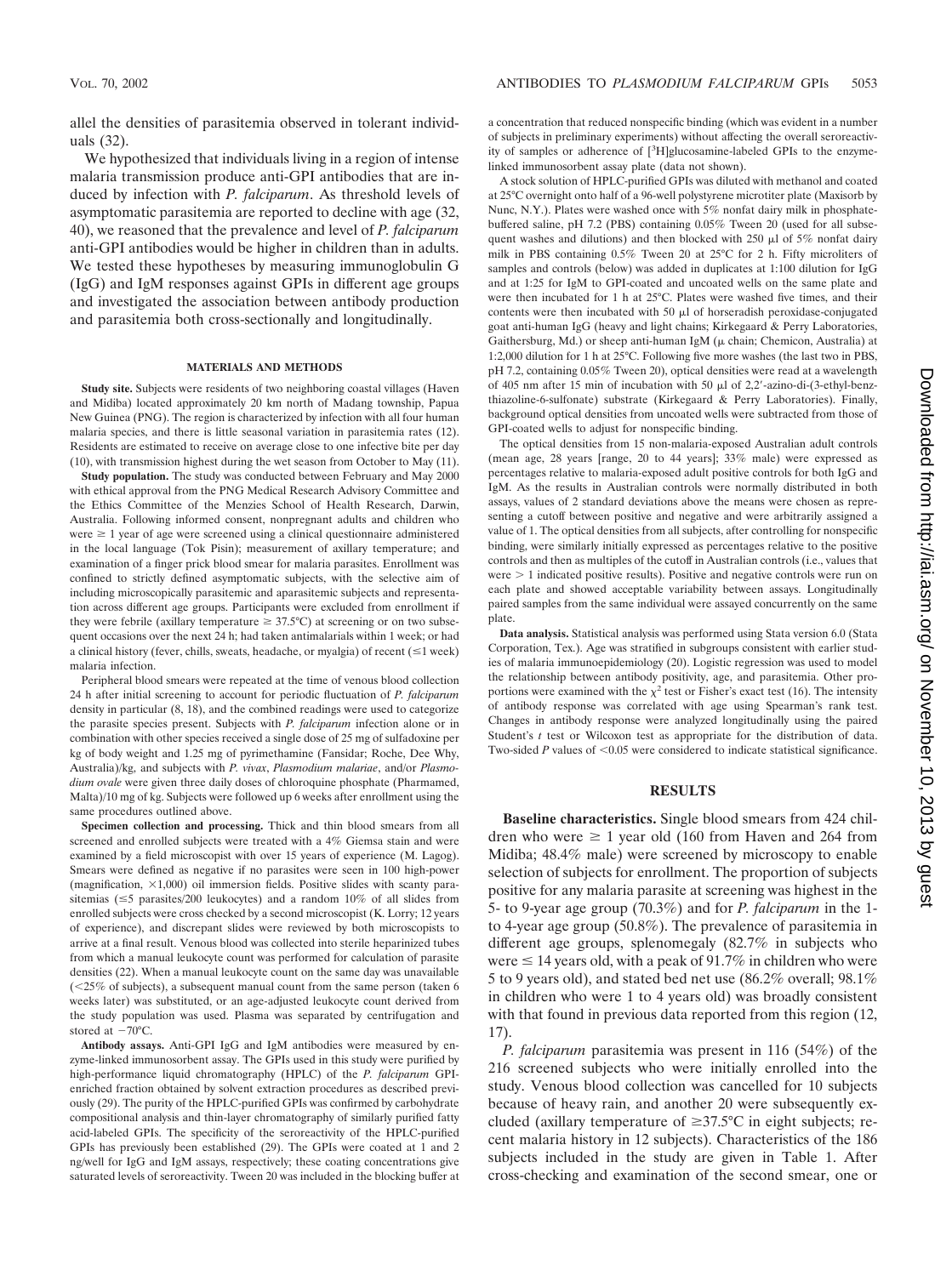| Age group<br>(yr) | $\boldsymbol{n}$ | Subject<br>mean age<br>$(yr [95\% CI])$ | $\%$<br>Male | No. of subjects with combined parasitemia on paired blood smears <sup>a</sup> |                |         |             |             |              |                 |  |     |     | Results for<br>P. falciparum <sup>b</sup> |      |                        |
|-------------------|------------------|-----------------------------------------|--------------|-------------------------------------------------------------------------------|----------------|---------|-------------|-------------|--------------|-----------------|--|-----|-----|-------------------------------------------|------|------------------------|
|                   |                  |                                         |              | P.f                                                                           | P.f/P.v        | P.f/P.m | P.f/P.v/P.m | P.f/P.v/P.o | $P_{\cdot}v$ | $P.v/P.m$ $P.m$ |  | P.o | Neg | $\overline{n}$                            | %    | $P.f/\mu$ <sup>c</sup> |
| 1–4               | 19               | $2.8(2.4-3.3)$                          | 26.3         | 9                                                                             |                |         |             | $^{(1)}$    | 4            |                 |  |     |     |                                           | 63.2 | 1.199                  |
| $5 - 9$           | 36               | $7.2(6.7-7.7)$                          | 50.0         | 13                                                                            |                |         |             | 0           |              |                 |  |     |     | 25                                        | 69.4 | 431                    |
| $10 - 14$         | 37               | $11.8(11.3-12.3)$                       | 54.1         | 10                                                                            | <sub>b</sub>   |         |             |             | 4            |                 |  |     |     | 22                                        | 59.5 | 281                    |
| $15 - 19$         |                  | 17.0(16.2–17.7)                         | 39.1         |                                                                               |                |         |             |             |              |                 |  |     |     | 16                                        | 69.6 | 163                    |
| $20+$             |                  | $31.6(29.1 - 34)$                       | 46.5         | 20                                                                            | $\overline{A}$ |         |             | $\Omega$    | Q            |                 |  |     | 34  | 24                                        | 33.8 | 103                    |

TABLE 1. Baseline characteristics of 186 subjects included in the study

<sup>*a*</sup> Number of subjects with each species (or combined species) of parasite on examination of two consecutive daily blood smears.  $P_f = P$ . *falciparum*;  $P_v = P$ . *vivax*;  $P.m = P.$  *malariae*;  $P.o = P.$  *ovale*; and  $Neg =$ 

<sup>b</sup> Number (*n*) and percentage (%) of subjects with *P. falciparum* parasitemia either as the sole infecting parasite or in combination with other parasites.<br><sup>c</sup> *P.f*/ $\mu$ l is the geometric mean of the highest-density

more additional parasite species were found in 21 of 77 (27%) initially aparasitemic subjects and in 25 of 109 (23%) subjects who were parasitemic on their screening smear. Three axillary temperature readings were recorded in 151 subjects; two in 29 subjects; and one only in six subjects. It was not possible to collect a second venous blood sample from all subjects due to time constraints: follow-up samples taken at a median of 6 weeks after enrollment were available from 115 (62%) of the 186 subjects, nine of whom met the exclusion criteria at this time point and were excluded from longitudinal analysis. Age, gender, and baseline *P. falciparum* positivity did not differ significantly between the groups for whom a second venous sample was or was not available.

**Relationship between anti-GPI antibody seropositivity and age.** The likelihood of anti-GPI IgG seropositivity increased significantly with age: subjects from successive age groups (1 to 4, 5 to 9, 10 to 14, and  $\geq$  15 years) were 3.5 times likelier than their immediate predecessors to be anti-GPI IgG positive (odds ratio [OR], 3.5; 95% confidence interval [CI], 2.4 to 5.2;  $P < 0.001$  [Fig. 1A]). The magnitude of this association was unaltered after controlling for the nonsignificant effect of parasitemia with *P. falciparum* and/or other malaria parasites.

Baseline IgM antibody responses were tested in 128 (69%) of the 186 included subjects. IgM antibodies to GPI were absent in all subjects tested who were  $\leq 5$  years of age, and although they increased across successive age groups, IgM seroprevalence was much less than that of IgG (Fig. 1B). After controlling for the significant effect of *P. falciparum* parasitemia (below), subjects who were  $\geq 20$  years were 10 times likelier than younger subjects to be IgM antibody positive (OR, 10; 95% CI, 3.3 to 30.4;  $P < 0.001$ ).

The proportion of subjects with higher-intensity IgG antibody responses increased across successive age groups (Fig. 2A). The intensity of anti-GPI IgG response was positively correlated with age, grouped 1 to 4, 5 to 9, 10 to 14, 15 to 19, and  $\geq$ 20 years (Spearman's correlation coefficient, 0.55; *P* < 0.001). IgM antibody responses also increased with advancing age but were not analyzed statistically due to the lower numbers of child and adolescent subjects positive for IgM antibodies (Fig. 2B).

**Cross-sectional relationship between anti-GPI antibody response and parasitemia.** There was no association between the prevalence of *P. falciparum* parasitemia and anti-GPI IgG seropositivity at enrollment. Twelve of 19 (63.2%) 1- to 4-yearold subjects had *P. falciparum* parasitemia, but only one (8.3%) had IgG and none had IgM. In contrast, 47 of 71 subjects  $(66.2\%)$  who were  $\geq 20$  years old had no *P. falciparum* parasitemia in their blood smear, yet 42 (89.4%) had anti-GPI



FIG. 1. Percentage of subjects positive for IgG antibodies to GPIs (means + standard errors [S.E.]) (A) and IgM antibodies (B). Diamonds represent the percentage of subjects with *P. falciparum* (*Pf*) parasitemia either alone or in combination with other parasites for each age group; squares represent the geometric mean density of parasitemia (solid line).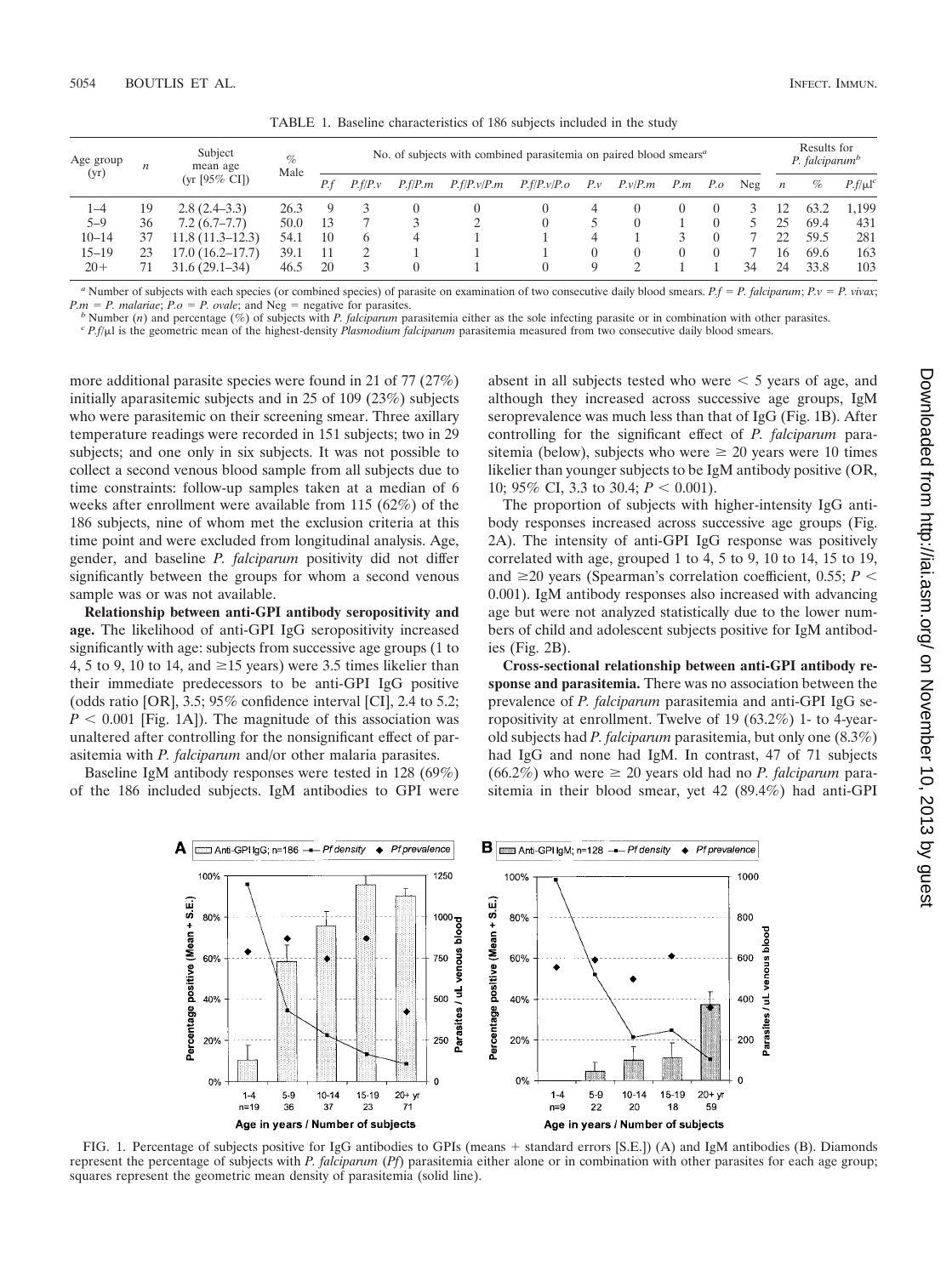

FIG. 2. Intensity of IgG antibody response to GPI (A) and IgM antibody responses (B). The upper limit (mean plus 2 standard deviations) of the responses in 15 non-malaria-exposed Australian adult controls was arbitrarily assigned a value of 1, and antibody responses in study subjects were expressed as a multiple of this value (units). Positive responses of increasing intensity are shown in progressively darker shades. Negative responses (Neg) represent adjusted absorbance readings less than the upper limit of the nonexposed controls (i.e.,  $\leq 1$  U).

IgGs. No association was observed between blood smear positivity for other malaria parasites and anti-GPI IgGs (data not shown), although these analyses may have been underpowered due to low numbers (Table 1).

In subjects aged  $\geq$  20 years, 56.5% (13 of 23) of subjects with *P. falciparum* parasitemia (alone or in combination with other parasites) were IgM positive compared to 25% (9 of 36) without *P. falciparum* (including aparasitemic subjects [OR, 3.9; 95% CI, 1.3 to 11.9;  $P = 0.015$ ;  $\chi^2$  test]). Excluding subjects with mixed infections, anti-GPI IgMs were present in 55.6% (10 of 18) of subjects aged  $\geq$  20 years with *P. falciparum* parasitemia, compared to 0 of 7 subjects with *P. vivax* ( $P = 0.02$ ; Fisher's exact test). The relationship between anti-GPI IgM positivity and parasitemia was not examined in subjects aged 20 years due to the small number of subjects positive for IgM antibodies (5 of 69; 7.2%).

**Longitudinal antibody response to GPI following clearance of parasitemia.** Paired antibody responses were examined in subjects whose baseline *P. falciparum* parasitemia was cleared by treatment with standard antimalarials (verified on two consecutive daily blood smears after 2 weeks) and in whom no recrudescence or reinfection with *P. falciparum* was noted at follow-up. All 18 seronegative subjects with *P. falciparum* parasitemia at baseline remained seronegative at follow-up and were therefore not included in this analysis.

Eradication of *P. falciparum* parasitemia was associated with a mean fall in IgG antibody response of 30% (95% CI, 17 to 43%) relative to baseline after a median of 6 weeks (interquartile range, 5 to 8 weeks;  $P < 0.001$ ) in 31 subjects who were initially antibody positive. Antibody responses decreased in 17 of 19 subjects aged  $\leq$ 20 years by a mean of 48% (95% CI, 36 to  $60.1\%$ ;  $P < 0.001$ ) but were unchanged in the 12 subjects aged  $\geq$ 20 years (median increase,  $1\%$ ;  $P = 0.39$ ). There was no change in IgG responses in 26 control subjects without *P. falciparum* parasitemia at either time point, either overall (mean decrease,  $3.6\%$ ;  $P = 0.55$ ) or in age-based subgroups.

#### **DISCUSSION**

This study demonstrates for the first time that, in a cohort of children and adults with intense malaria exposure, the presence of anti-GPI antibodies is directly associated with *P. falciparum* parasitemia. Eradication of asymptomatic *P. falciparum* infection in subjects who were  $\leq 20$  years of age was followed by a decrease in IgG antibody responses, whereas there was no change in older subjects. Blood smear positivity with *P. falciparum* was associated with the presence of IgM antibodies to GPIs in subjects aged  $\geq 20$  years. Together these observations indicate that *P. falciparum* can induce both IgM and IgG antibodies to its GPIs and that the IgG response is more persistent in adulthood.

There are a number of possible reasons for the lack of a cross-sectional association between blood smear positivity for *P. falciparum* and anti-GPI IgGs. Children and adolescents aged 4 to 14 years from Madang Province have frequent subpatent infections (i.e., PCR positive/microscopy negative) (9) that could induce antibody production, as do adults from a nearby region (25). Almost all subjects who were  $\geq 15$  years old were IgG positive, which is likely to reflect an increasing persistence of antibody response between infections, thus making an association with parasitemia more difficult to detect. The association between anti-GPI IgM and parasitemia in subjects aged  $\geq$ 20 years may have been more evident due to an increased likelihood of IgM responses coinciding with infection, as IgM responses are generally of shorter duration than those of IgG (21).

Although the numbers were relatively small, we could find no evidence to support previous suggestions that *P. vivax* induces antibodies that are cross-reactive with *P. falciparum* GPIs (4, 6). In our study, IgM anti-GPI antibody responses were absent in subjects aged  $\geq$  20 years with *P. vivax* infection but were present in a majority of subjects with *P. falciparum* infection and in almost one-third of those who were aparasitemic. The positive responses seen in aparasitemic subjects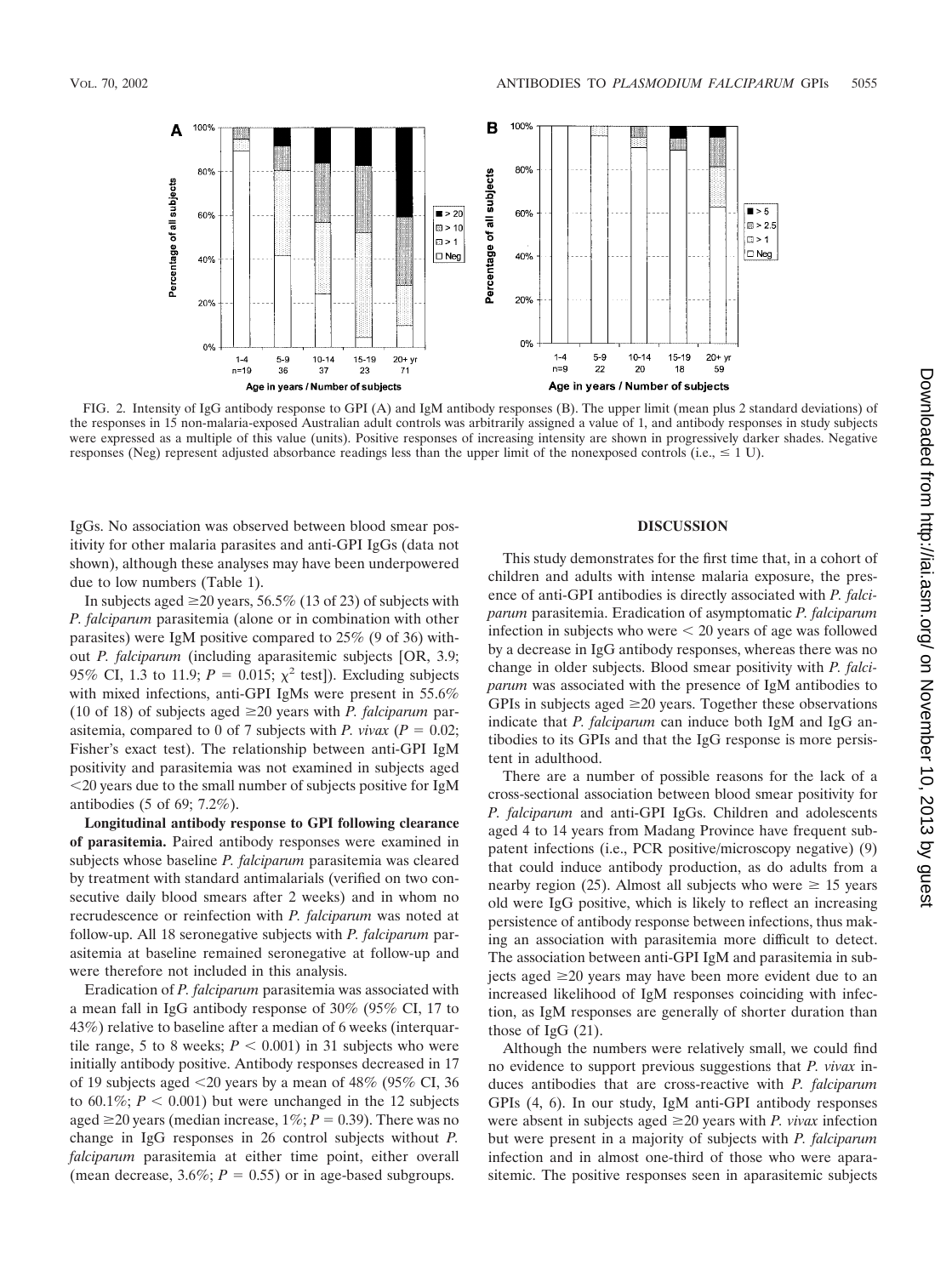may reflect recently eliminated and/or subpatent *P. falciparum* infection. In contrast, the lack of IgM response in those with *P. vivax* is consistent with the recent demonstration of speciestranscending regulation of parasite density in this region, which results in significantly more sequential interspecies infections than in concurrent ones (7).

The prevalence and intensity of anti-GPI IgG and IgM responses to purified GPIs in the study population were positively related to age, consistent with a recent report from Kenya (29). This pattern was the inverse of mean parasitemia levels and also of the negative relationship previously demonstrated between age and parasite density in self-reporting febrile cases from Madang (17). In two other studies of populations resident in a nearby region in PNG (40) and an African region of holoendemicity (32), children under 5 years of age (although suffering more frequent clinical attacks) were shown to tolerate higher levels of parasitemia during asymptomatic infections than were older children and adults. These observations are consistent with earlier reports (26, 45) and support the general view that the ability to regulate parasite densities at lower levels during asymptomatic infections increases with age but that antitoxic immunity diminishes, as reflected by a decreasing fever threshold (17). If this is correct, then our finding that anti-GPI antibody responses were uncommon in tolerant children aged  $\leq$  years but were abundant in adults would suggest that these antibodies are unlikely to be the sole mediator of parasite tolerance and at most play a minor role in the youngest children.

Longitudinal studies may clarify what role anti-GPI antibodies play in natural immunity to malaria. As the pathophysiology of severe malaria is dependent on cytoadherence and local cytokine production (24), it is possible that these antibodies act to prevent disease progression by down-regulating the processes that lead to both of these events (34, 36). This potential role is consistent with recent epidemiological interpretations of the nature of clinical immunity to malaria (19, 41), and our data suggest that it would be likely to be more efficient in older children and adults than in children aged  $<$  5 years. Furthermore, our finding that anti-GPI antibodies increase with age concurrent with a decline in parasite density raises the possibility that these antibodies contribute to antiparasitic immunity. As the role of anti-GPI antibodies is presently unclear, our finding that anti-GPI IgG responses to *P. falciparum* are less persistent in children and adolescents provides further caution against the treatment of asymptomatic parasitemia in these age groups (13).

GPIs have been considered prime candidate molecules for vaccination strategies (43) that aim to diminish the manifestations of disease rather than protect against parasitemia (30). If anti-GPI antibodies can be shown to protect against disease progression, then generating a sustained antibody response in children  $\leq 5$  years of age will be a priority. Understanding the events involved in GPI antigen presentation and processing (28, 31, 35, 38) and whether they may be modified by adjuvants or immunomodulators (27, 44) may help improve vaccine immunogenicity in this age group. *P. falciparum* GPIs have been shown to induce production of nitric oxide by macrophages and endothelial cells in vitro (42), and systemic production of NO has been proposed to mediate tolerance of parasitemia (1, 2, 14) and to protect against uncomplicated and cerebral malaria (1) in young children. Active vaccination against GPI antigens may theoretically interfere with this mechanism of antitoxic immunity in addition to other potentially beneficial cytokine responses induced by GPIs (such as regulation of parasite density [23]).

In summary, our data show that individuals living in a region of high malaria endemicity produce in response to infection antibodies to *P. falciparum* GPIs that are more easily elicited, of higher intensity, and more persistent with increasing age. Our data suggest that other mechanism(s) of antitoxic immunity are likelier to mediate tolerance of parasitemia in young children but do not exclude a role for anti-GPI antibodies in modifying the risk or outcome of clinical malaria in those individuals who produce the antibodies. Until the role of anti-GPI antibodies is clarified, our results caution against the clearance of asymptomatic parasitemia in children and adolescents in whom possible protective effects may be reduced by treatment. Longitudinal studies that correlate natural production of anti-GPI antibodies with disease risk and severity in different age groups may help to inform potential vaccination strategies targeting *P. falciparum* GPIs.

#### **ACKNOWLEDGMENTS**

This work was supported by the National Health and Medical Research Council, Australia (scholarship to C.S.B.); Tudor Foundation; Mark Nicholson and Alice Hill Malaria Research Fund; NIH R01 grant nos. AI41764-04 and AI41139; and the Cooperative Research Centre for Aboriginal and Tropical Health, Australia.

We thank the people of Haven and Midiba villages for their participation and assistance; Joseph Slagi and Ferdinand Baighi for assisting with the fieldwork, and Andrew Raiko and his staff at the Madang IMR for facilitating the laboratory studies. We thank Michael Alpers, Bart Currie, Brice Weinberg, and Jodie Ridings for support.

#### **REFERENCES**

- 1. **Anstey, N. M., J. B. Weinberg, M. Y. Hassanali, E. D. Mwaikambo, D. Manyenga, M. A. Misukonis, D. R. Arnelle, D. Hollis, M. I. McDonald, and D. L. Granger.** 1996. Nitric oxide in Tanzanian children with malaria: inverse relationship between malaria severity and nitric oxide production/nitric oxide synthase type 2 expression. J. Exp. Med. **184:**557–567.
- 2. **Anstey, N. M., J. B. Weinberg, Z. Wang, E. D. Mwaikambo, P. E. Duffy, and D. L. Granger.** 1999. Effects of age and parasitemia on nitric oxide production/leukocyte nitric oxide synthase type 2 expression in asymptomatic, malaria-exposed children. Am. J. Trop. Med. Hyg. **61:**253–258.
- 3. **Bate, C. A., and D. Kwiatkowski.** 1994. A monoclonal antibody that recognizes phosphatidylinositol inhibits induction of tumor necrosis factor alpha by different strains of *Plasmodium falciparum*. Infect. Immun. **62:**5261–5266.
- 4. **Bate, C. A., and D. Kwiatkowski.** 1994. Inhibitory immunoglobulin M antibodies to tumor necrosis factor-inducing toxins in patients with malaria. Infect. Immun. **62:**3086–3091.
- 5. **Bate, C. A., J. Taverne, A. Dave, and J. H. Playfair.** 1990. Malaria exoantigens induce T-independent antibody that blocks their ability to induce TNF. Immunology **70:**315–320.
- 6. **Bate, C. A., J. Taverne, N. D. Karunaweera, K. N. Mendis, D. Kwiatkowski, and J. H. Playfair.** 1992. Serological relationship of tumor necrosis factorinducing exoantigens of *Plasmodium falciparum* and *Plasmodium vivax*. Infect. Immun. **60:**1241–1243.
- 7. **Bruce, M. C., C. A. Donnelly, M. P. Alpers, M. R. Galinski, J. W. Barnwell, D. Walliker, and K. P. Day.** 2000. Cross-species interactions between malaria parasites in humans. Science **287:**845–848.
- 8. **Bruce, M. C., C. A. Donnelly, M. Packer, M. Lagog, N. Gibson, A. Narara, D. Walliker, M. P. Alpers, and K. P. Day.** 2000. Age- and species-specific duration of infection in asymptomatic malaria infections in Papua New Guinea. Parasitology **121:**247–256.
- 9. **Bruce, M. C., M. R. Galinski, J. W. Barnwell, C. A. Donnelly, M. Walmsley, M. P. Alpers, D. Walliker, and K. P. Day.** 2000. Genetic diversity and dynamics of Plasmodium falciparum and P. vivax populations in multiply infected children with asymptomatic malaria infections in Papua New Guinea. Parasitology **121:**257–272.
- 10. **Burkot, T. R., P. M. Graves, J. A. Cattani, R. A. Wirtz, and F. D. Gibson.** 1987. The efficiency of sporozoite transmission in the human malarias, Plasmodium falciparum and P. vivax. Bull. W. H. O. **65:**375–380.